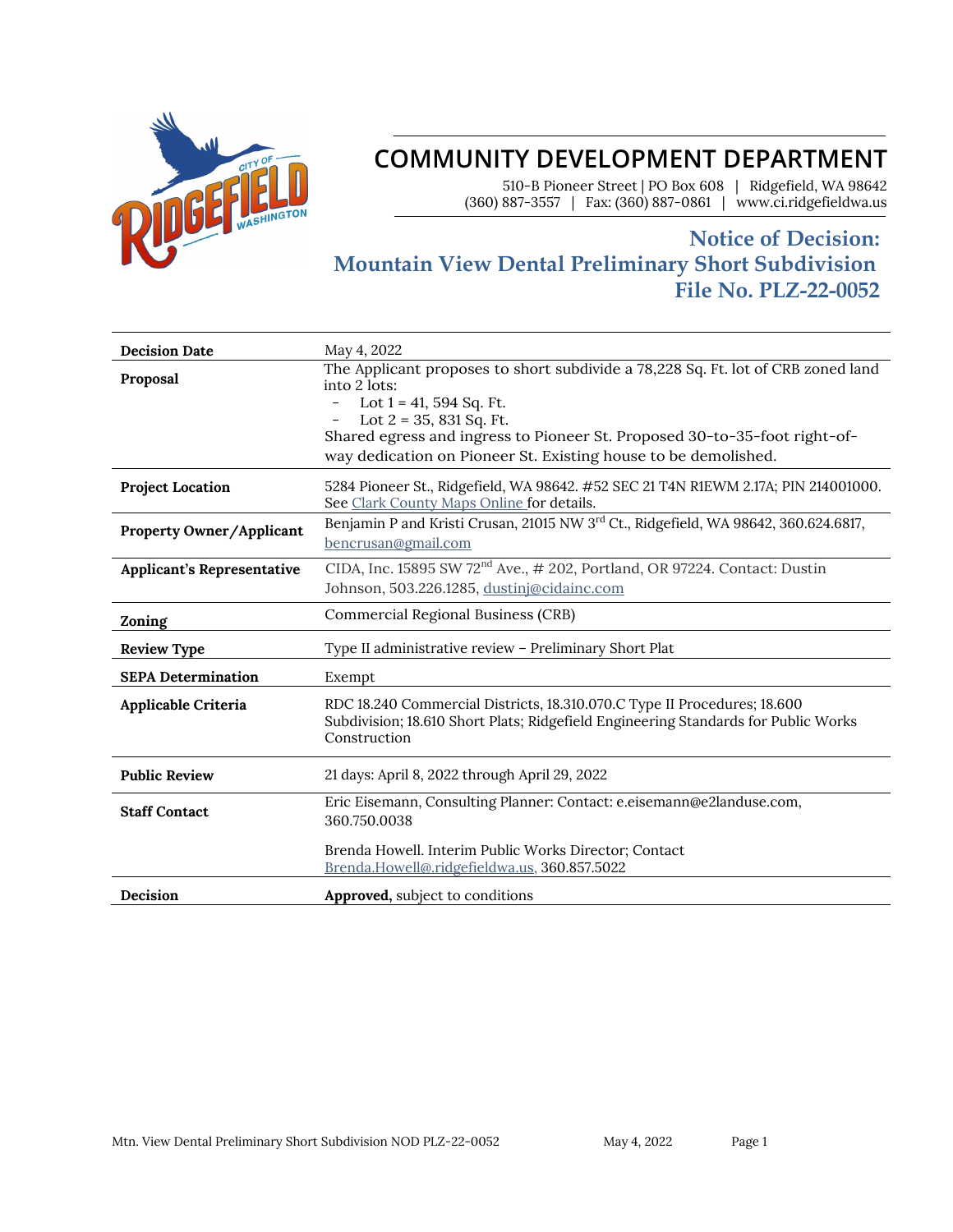# **I. BACKGROUND INFORMATION**

The following summarizes key application processing procedures for the proposal in accordance with RDC 18.310,

| PLZ-21-0028 and 21-0067 | Pre-application conferences                        |
|-------------------------|----------------------------------------------------|
|                         |                                                    |
| April 1, 2022           | Application submitted                              |
|                         |                                                    |
| April 6, 2022           | Application found Technically Complete             |
|                         |                                                    |
| April 8, 2022           | Notice of application provided                     |
|                         |                                                    |
| April 29, 2022          | Public comment period closes                       |
|                         |                                                    |
| May 4, 2022             | Issue Notice of Decision - Approve with conditions |

## **II. PROPOSAL**

Procedures:

The Applicant proposes to short subdivide a 78,228 Sq. Ft. lot of CRB zoned land into 2 lots:

- Lot  $1 = 41,594$  Sq. Ft.
- Lot  $2 = 35$ , 831 Sq. Ft.

Lots 1 and 2 will share an ingress and egress to Pioneer St. (SR 501). The applicant will dedicate 30 to 35 feet of land along the entire Pioneer St. frontage. The existing house will be demolished. Future development of the site is subject to site plan, critical area, and SEPA review.

# .**III. CENTRAL ISSUES**

## A. Future development

No improvements are proposed with this short plat. The existing house on Lot #1 will be demolished The parcel is being divided through the short plat process to allow future development of the vacant lot.

## B. SEPA

SEPA review is not necessary for the short division of the parent parcel into two smaller parcels. SEPA review is required for future site development.

## C. Lot area

The minimum lot area in the CRB zone is 10,000 S.F. The short subdivision will create a 41,595 S.F. lot and a 35,831 S.F. lot. This criterion is met.

## C. Right-of-way dedication

Prior to final short plat approval, the applicant shall dedicate 30 to 35 feet of right-of-way along the entire Pioneer St. (SR 501) frontage to the city of Ridgefield.

# **IV. PUBLIC COMMENTS**

The City Clerk provided a public comment period from April 9, 2022 through April 29, 2022. The city did not receive any public comments.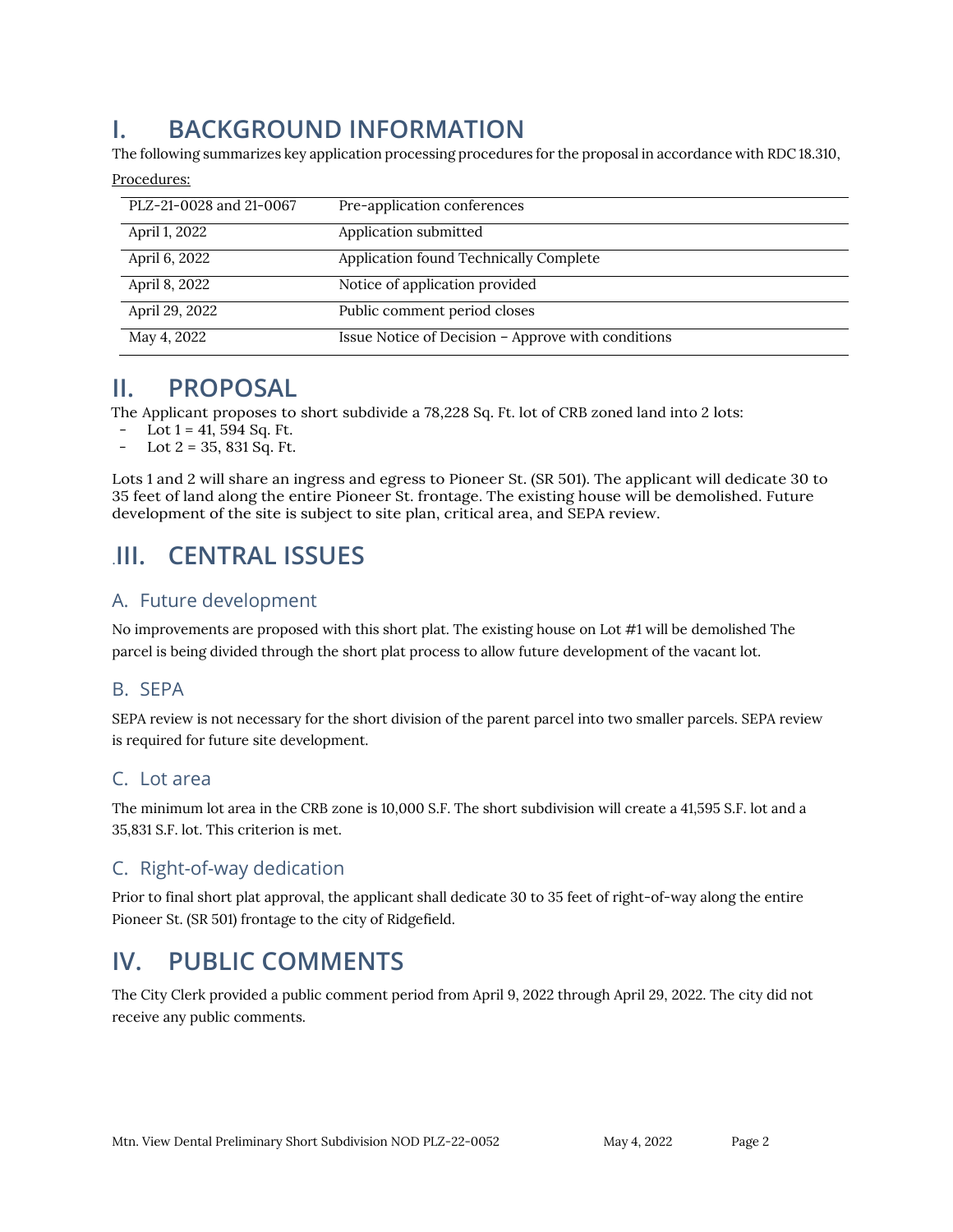# **V. RECOMMENDATIONS AND FINDINGS – Land Use Regulations**

## A. RDC 18.070 – Impact Fees

#### **Finding**

The short plat will not generate the need for assessment of impact fees, however future commercial construction will generate the need for transportation impact fees to be assessed at the rate then currently in effect.

## B. RDC 18.205 – Uses

#### **Finding**

Future commercial use is allowed in the CRB zone. Table 18.205.020-1

## C. RDC 18.230 – Residential District Standards

#### 18.230.040 - Lot requirements.

#### **Findings**

The minimum lot area in the CRB zone is 10,000 S.F. The short subdivision will create a 41,595 S.F. lot and a 35,831 S.F. lot. There is no maximum lot area in the CRB zone. This criterion is met.

#### 18.230.045 – Dimensional standards.

The minimum lot width is 50 feet. Pioneer St. is a 'major corridor'. Total site area = 78,228 S.F.

| <b>Standard</b>                        | Lot 1 (existing house)                                                                                                                        | Lot 2 (vacant)                                                                                                                                    |
|----------------------------------------|-----------------------------------------------------------------------------------------------------------------------------------------------|---------------------------------------------------------------------------------------------------------------------------------------------------|
| Lot area                               | 41,594 S.F.                                                                                                                                   | 35,831 S.F.                                                                                                                                       |
| Lot width                              | 129.89 feet at narrowest                                                                                                                      | 119.77 feet at narrowest                                                                                                                          |
| Setbacks (future)                      | $\bullet$ Front – minimum of 10 feet and<br>maximum of 30 feet (major corridor)<br>• Side and rear yard $-5$ feet from<br>abutting CRB lands. | Front – minimum of 10 feet and<br>$\bullet$<br>maximum of 30 feet (major<br>corridor)<br>Side and rear yard $-5$ feet from<br>abutting CRB lands. |
| Dedication (Pioneer<br>St. ROW varies) | 30 to 35 feet                                                                                                                                 | $30-35$ feet                                                                                                                                      |

#### **Findings**

The proposal meets the minimum lot area standards. This criterion is met.

## D. RDC 18.310 – Procedures

This application is subject to the Type II review process because it is a preliminary short subdivision of land.

#### **Finding**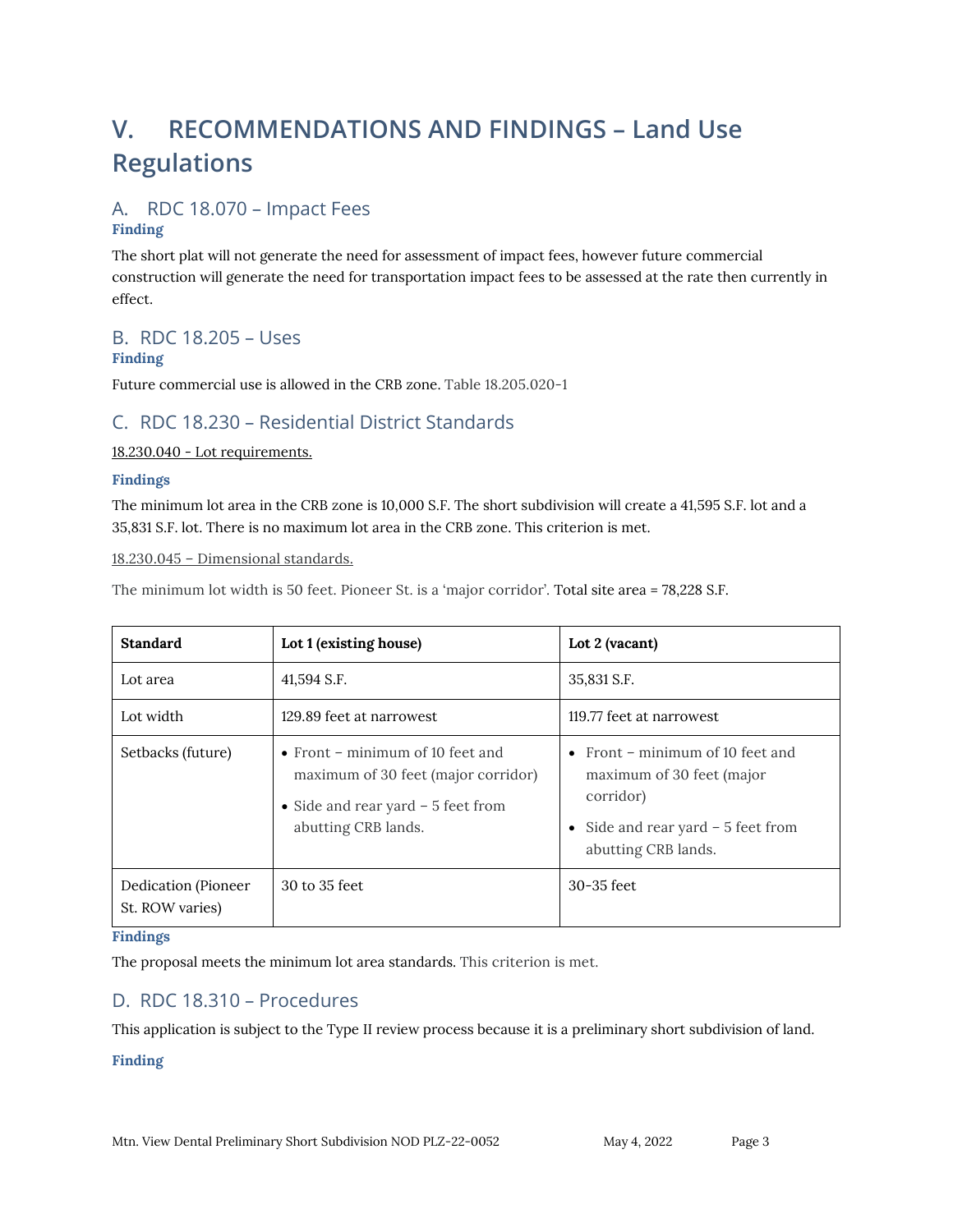The applicant has included the material required for a subdivision according to RDC 18.600. This criterion is met.

### E. RDC 18.350 – Modifications to Standards

The applicant has not proposed any modifications of the applicable development regulations.

## F. RDC 18.610 - Short Subdivisions

*18.610.010.B - Review procedure:* 

#### Finding

The application is subject to Type II review.

#### *18.610.030 - Preliminary short plat approval criteria.*

- *A. The review authority shall approve a preliminary short plat if he or she finds that the following standards are satisfied by the proposed short plat:*
	- *1. The short plat conforms with the provision of [Title 18,](https://library.municode.com/wa/ridgefield/codes/code_of_ordinances?nodeId=CO_TIT18DECO) including the zoning district standards in which the short plat is located;*
	- *2. The short plat conforms with the RUACP;*
	- 3. The short plat conforms with the short plat requirements of RDC [18.610;](https://library.municode.com/wa/ridgefield/codes/code_of_ordinances?nodeId=CO_TIT18DECO_CH18.610SHPL)
	- *4. The short plat conforms with all design and improvement requirements applicable to standard subdivisions, as specified in [Chapter 18.630](https://library.municode.com/wa/ridgefield/codes/code_of_ordinances?nodeId=CO_TIT18DECO_CH18.630DERE) and the City of Ridgefield Engineering Standards for Public Works, including but not limited to, appropriate provisions for:*
		- *a. Public health, safety, and welfare,*
		- *b. Open spaces, parks and recreation, and playgrounds,*
		- *c. Drainage systems for stormwater retention and detention,*
		- *d. Streets, sidewalks, alleys and other public ways, transit stops, and other features that assure safe walking conditions for students,*
		- *e. Potable water supplies, and*
		- *f. Sanitary waste disposal*
	- *5. Unbuildable portions of a short subdivision lot are protected from development through conservation easements, dedications, or other appropriate means approved by the planning director.*
	- *6. Based upon subsections (A)(1) through (A)(5) of this section, that the public use and interest will be served and not burdened.*

#### **Finding**

The site is zoned CRB consistent with the City's Comprehensive Plan. Future commercial use is allowed in the CRB zone. The proposed lot dimensions are consistent with the Ridgefield Development Code relating to CRB zoning. The properties have direct access to a public road, potable water, sanitary sewer, and electrical service. Both lots sizes are adequate for future development. The existing Pioneer St. right-of-way width varies. As a **condition of approval**, at time of final plat, the applicant shall dedicate between 30 feet and 35 feet depth of land for Pioneer St right-of-way along the entire length of each lot. Future site development will be subject to land use, critical area, and SEPA review. Staff recommends approval of the preliminary short plat subject to conditions of approval.

#### **RDC 18.630 – Design requirements**

#### **Finding**

The proposed short plat complies with the requirements of RDC 18.630, the applicable provisions of the Ridgefield Comprehensive Plan, Title 18, and the Ridgefield Engineering Standards.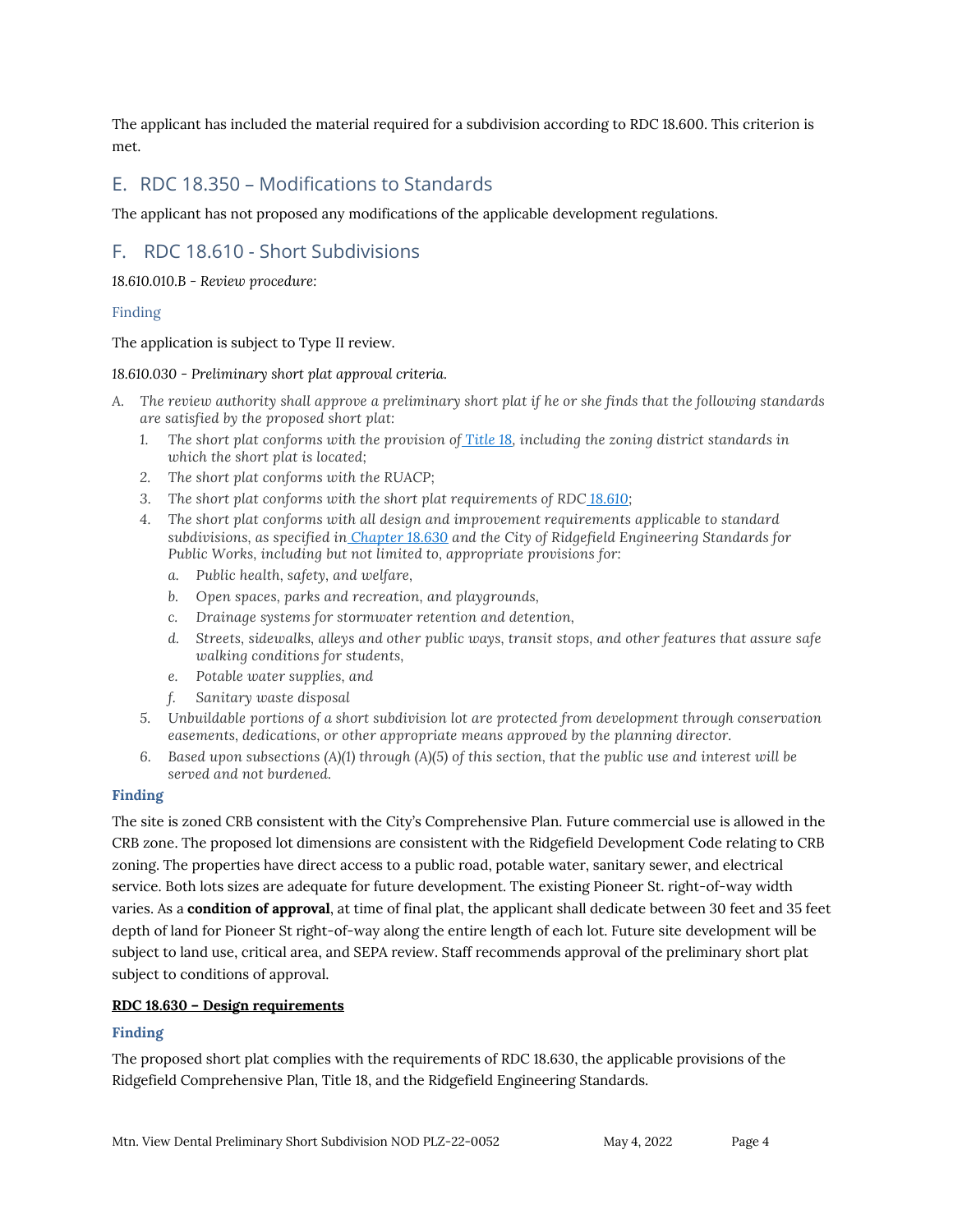#### **18.610.040 – Final short plat application.**

The Applicant shall record the short plat within five years of the date of approval of the preliminary short plat. Failure to file for final short plat within the five-year window will result in loss of preliminary plat entitlements.

#### G. RDC 18.710 – Signs **Finding**

Signs are not proposed as part of the short plat process.

## H. RDC 18.715 – Exterior Lighting **Finding**

No site development is proposed by this application.

#### I. RDC 18.720 – Off Street Parking and Loading **Finding**

No off-street parking or site development is proposed by tis application.

## J. RDC 18.725 – Landscaping **Finding**

No site development is proposed at this time. Future development shall demonstrate compliance with the applicable requirements of RDC 18.725.

### K. RDC 18.740 Fences and Walls **Finding**

Future development shall demonstrate compliance with the applicable requirements of RDC 18.740.

## L. RDC 18.755 – Erosion Control

Future development of either lot shall comply with the city engineering standards for public works then in effect.

## M. RDC 18.810 – Environmental Standards (SEPA)

A two-lot short plat is exempt from SEPA review. Future site development will be subject to SEPA review.

## N. RDC 18.830 – City of Ridgefield Native Plant List

Future development shall demonstrate compliance with the applicable requirements of RDC 18.830.

# **VI. ENGINEERING STANDARDS**

## **Finding**

Development is not proposed with this applicant for preliminary short plat. The purpose of the short plat is to create two lots. Future development of either lot shall comply with the city engineering standards for public works then in effect. At time of final plat approval, the applicant shall dedicate right-of-way along the entire length of each lot, ensuring that half width right-of-way is 65-feet from centerline. The Final Plat shall provide a note indicating the required dedication."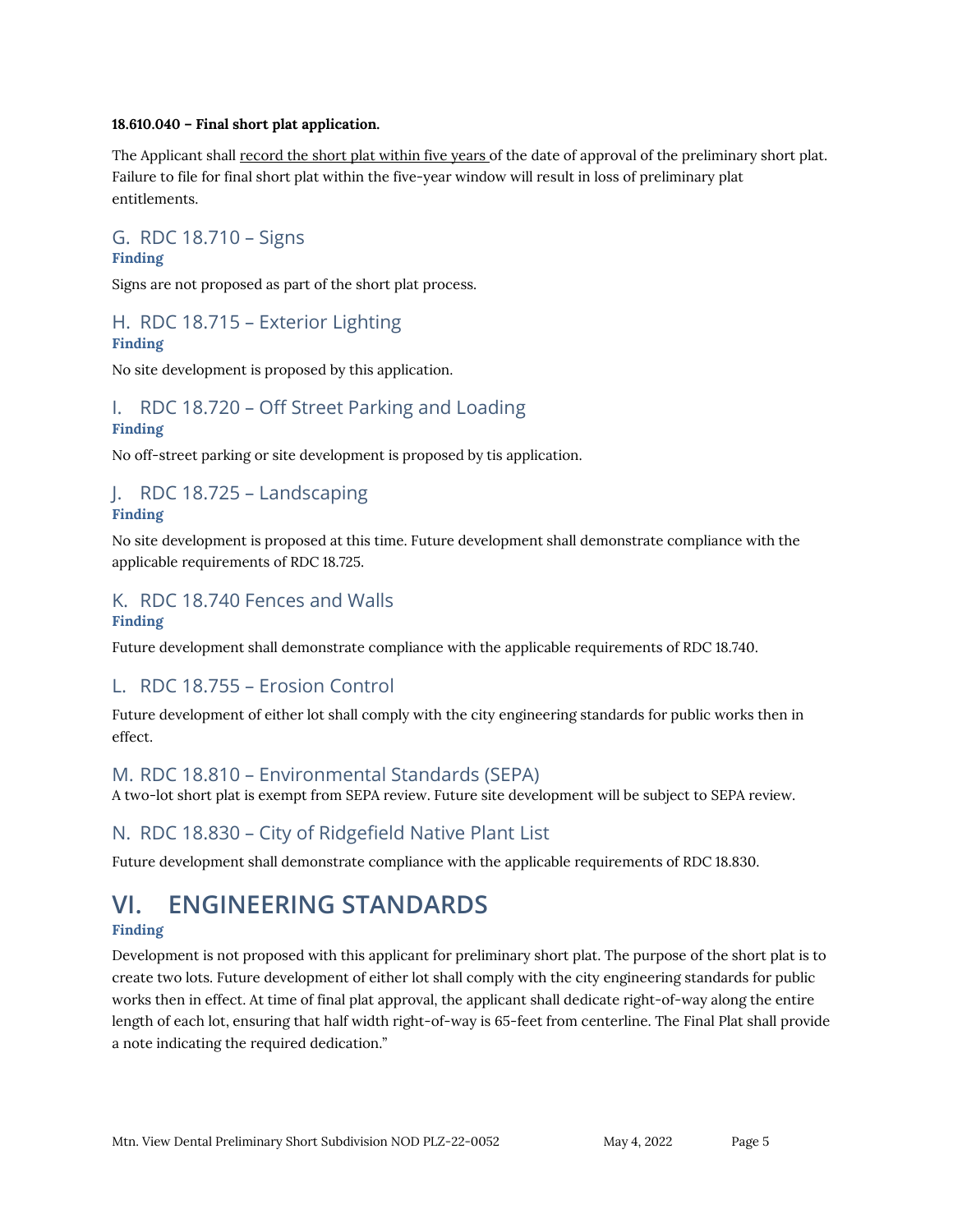# **VIII. DECISION**

The City of Ridgefield, after review and consideration of the application materials, public comment, and applicable approval criteria, recommends **APPROVAL** of the **Mountain View Dental Preliminary Short Subdivision,** subject to compliance with the following **conditions of approval**:

## A. General Conditions:

- 1. Unless otherwise specified herein, at the time of construction and at all times thereafter, the development shall comply with all approval requirements established in applicable plans, policies, regulations and standards adopted at the time of this application, including but not limited to, the Ridgefield Urban Area Comprehensive Plan (RUACP), the Ridgefield Capital Facilities Plan (RCFP), the Ridgefield Development Code (RDC), the Ridgefield Engineering Standards for Public Works (Engineering Standards), current water and sanitary sewer plans, and the Stormwater Management Manual for the Puget Sound Basin (Puget Sound Manual).
- 2. Pursuant to RCW 27.53.060 it is unlawful to remove or alter any archaeological resource or site without having obtained a written permit from the Washington State Office of Archaeology and Historic Preservation. Upon any discovery of potential or known archaeological resources at the subject site prior to or during on-site construction, the developer, contractor, and/or any other parties involved in construction shall immediately cease all on-site construction, shall act to protect the potential or known historical and cultural resources area from outside intrusion, and shall notify, within a maximum period of twenty-fours from the time of discovery, the City of Ridgefield Community Development Department and the Washington State Office of Archaeology and Historic Preservation of said discovery.
- 3. Future development of either parcel shall be consistent with the applicable requirements in RDC Title 18 in effect at the time of development application.
- 4. The Applicant shall provide a note on the Final Plat identifying all applicable setbacks and dimensional standards.
- 5. The Applicant shall identify all critical areas and buffers on the final plat.
- 6. The Applicant shall identity all access and utility easement on the final plat.
- 7. Per RDC 18.610.040.A, the Applicant shall file for final short plat approval within five years of the date of approval of the preliminary short plat and shall demonstrate compliance with and 18.610.050, approval criteria for final short plat.

## B. Engineering Conditions:

Unless otherwise specified herein, at the time of construction and always thereafter, the development shall comply:

- 1. Future development of either lot shall comply with the city engineering standards for public works then in effect.
- 2. At time of final plat approval, the applicant shall dedicate right-of-way along the entire length of each lot, ensuring that half width right-of-way is 65-feet from centerline. The Final Plat shall provide a note indicating the required dedication."

Mtn. View Dental Preliminary Short Subdivision NOD PLZ-22-0052 May 4, 2022 Page 6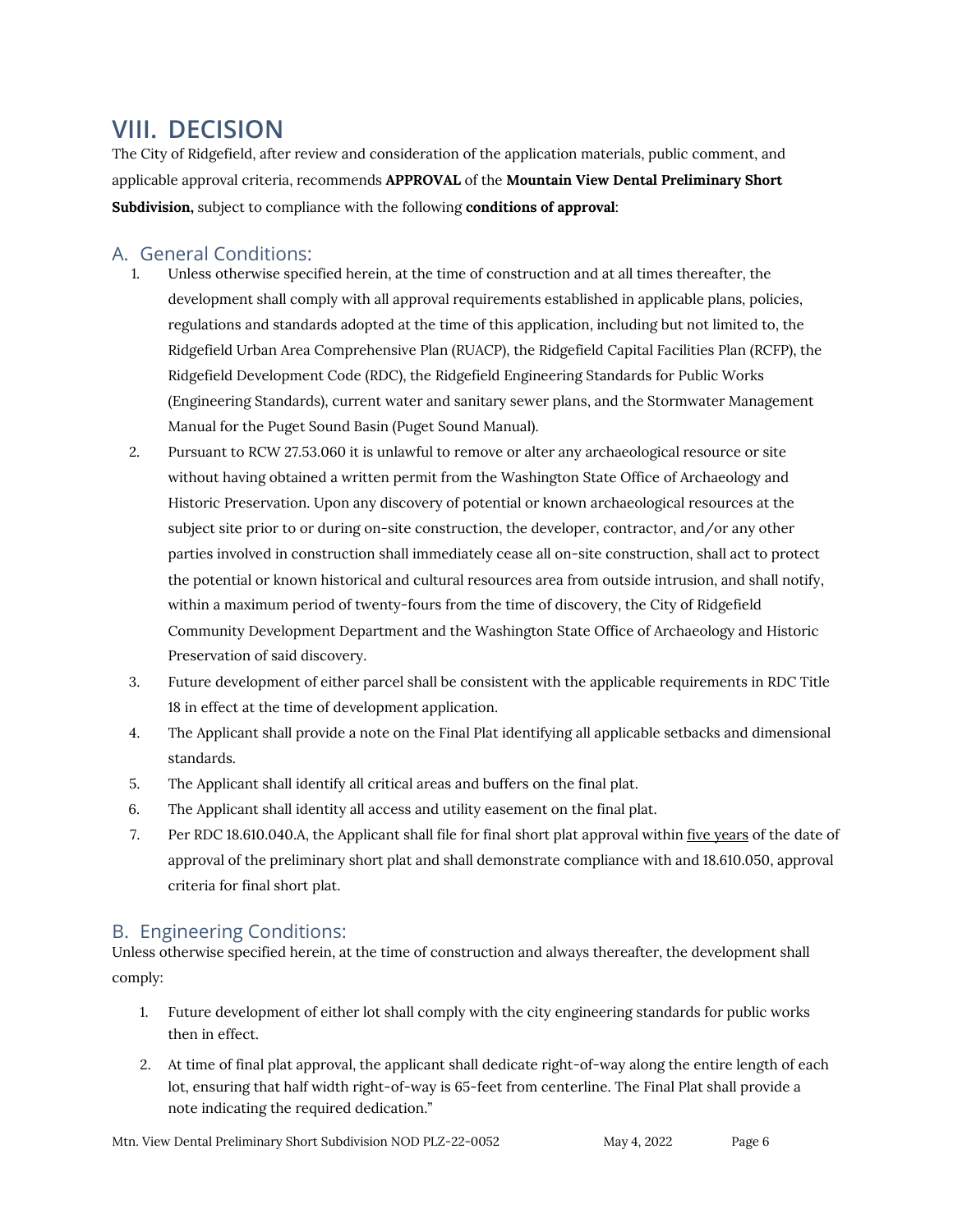Signed:

Claimport

Claire Lust, Community Development Director Date: May 4, 2022

## **IX. APPEAL PROCEDURES**

An interested party may appeal a decision regarding an application subject to a Type II procedure only if, within fourteen days after the city mails the written notice of the decision, the interested party files a written appeal with the city clerk. The city shall extend the appeal period for an additional seven days, if state or local rules adopted pursuant to Chapter 43.21C RCW allow public comment on a determination of nonsignificance issued as part of the appealable project permit decision. See RDC 18.310.100.